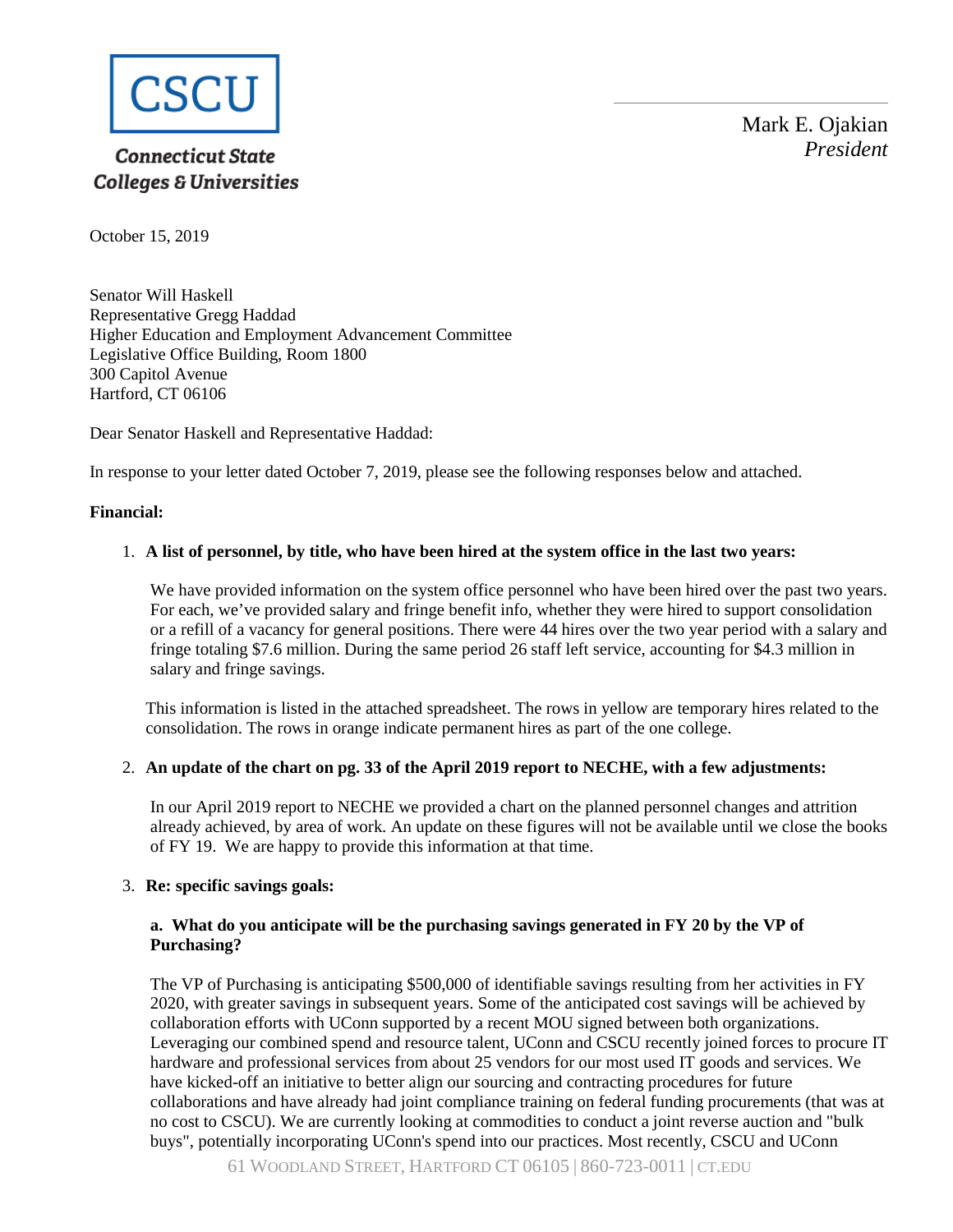committed to join (as the lead State partners) other Connecticut private higher education institutions for a number of commodity "bulk buys" including mattresses and paper.

## **b. The April 2019 NECHE update contained a goal of \$2.4 million in savings from lower Facilities overtime costs. Is that goal: (1) still in place and (2) realistic?**

The goal listed in the April 2019 NECHE update was incorrectly reported. The Students First plan includes savings across both the colleges and universities for facilities overtime of \$1.5 million based on a limit of 2.5% of base salary in OT for normal scheduling requirements. That has not been achieved yet, and will be a challenging goal that requires changing work behaviors. The system office is going to issue guidelines regarding limitations on OT, with exclusions for emergencies, later this fall.

## 4. **Updated budget projections:**

The Community College budget projection was last updated on June 6, 2019. That projection reflects preliminary fringe benefit rates and appropriations included in the biennial budget. It has not yet been updated with actual results for FY 19. We will carry out a new projection based on FY 19 actuals, actual attrition to date, and a comprehensive re-examination of other assumptions, for January, 2020. See attached updated budget projections from June 2019.

## 5. **List of the campus-level and System Office reductions that are being carried out in FY 20, in order to meet savings targets:**

At its June 20, 2019 meeting the Board of Regents approved a spending plan for the Community Colleges that included a provision that the system find reductions from the proposed plan in order to limit use of reserves to \$8 million in FY 2020. Based on that action, the System Office has worked with regional leadership to develop campus-based plans that will allow us to meet the Board's objective while minimizing the impact of any cuts on students and their prospects for college success.

The process by which these plans were developed is summarized below:

- Targets were developed based on budget size for each campus. These targets were revised based on initial feedback from campuses.
- Each campus was asked to develop specific options to accomplish the savings or additional revenue in order to satisfy those plans. The campuses met regionally as part of their respective deliberations.
- Plans were submitted to the System Office where they were reviewed for accuracy.
- Each region convened with System Office staff to review the options presented for each campus. At those meetings several options were discarded because they were deemed to have a negative impact on students or were not able to be achieved.

The final reduction options that have resulted from this process total \$10,980,773. These reductions will bring the colleges' use of reserves down from \$19.6 million to \$8.7 million. While this number is slightly higher than the \$8 million cap set by the Board, it is reasonable to expect that additional attrition or other savings opportunities will develop over the remainder of the year. The reduction options are summarized below: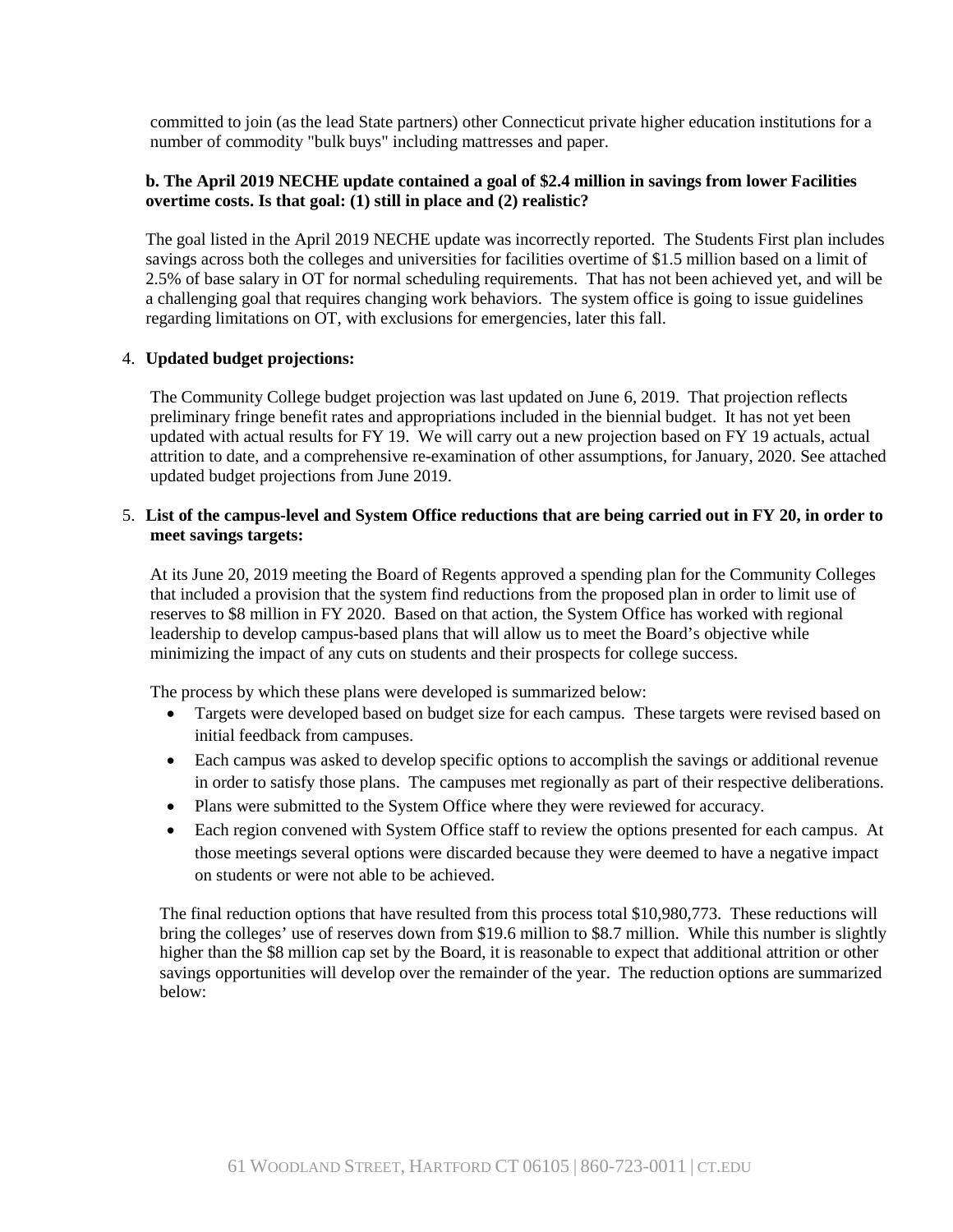|                                                     | Projected Reduction<br>Options |  |
|-----------------------------------------------------|--------------------------------|--|
| Additional Revenue & Transfers                      | \$1,530,199                    |  |
| Reduction to Personnel Services (FT & PT positions) | 5,065,293                      |  |
| <b>Reduction to Fringe Benefits</b>                 | 3,186,543                      |  |
| Reduction to All Other Expenses                     | 1,198,738                      |  |
| <b>Total Reduction</b>                              | \$9,450,574                    |  |
| <b>Grand Total</b>                                  | S10.980.773                    |  |

- Throughout the Community College system, savings flow from a decline in personnel cost across the board. Many institutions are electing to forgo replacement for vacancies or delay hiring when vacancies occur.
- Some vacancies are being eliminated (6 full-time positions and 17 part-time positions) due to department reorganization per Students First implementation plan. A total of 32 full-time vacant positons plus 7 positions held by those who announced their retirement will not be filled during FY2020.
- There is a trend of increasing number of shared positions (12 positions) among campuses in areas such as: Management, Institutional Research, Marketing, and Enrollment Management.
- In many cases, campus leaders are able to achieve savings through unfilled positions because they have found creative ways to reorganize functions and complete critical work using existing staff or new part-time positions.

During the review process, a number of reduction options were rejected because they would have a negative impact on students. These rejected options would have left vacant a number of critical positions (7 full-time and 21 part-time) and produced additional savings of \$1.25 million. In each case, there was consensus among the respective region that the options in question were not advisable.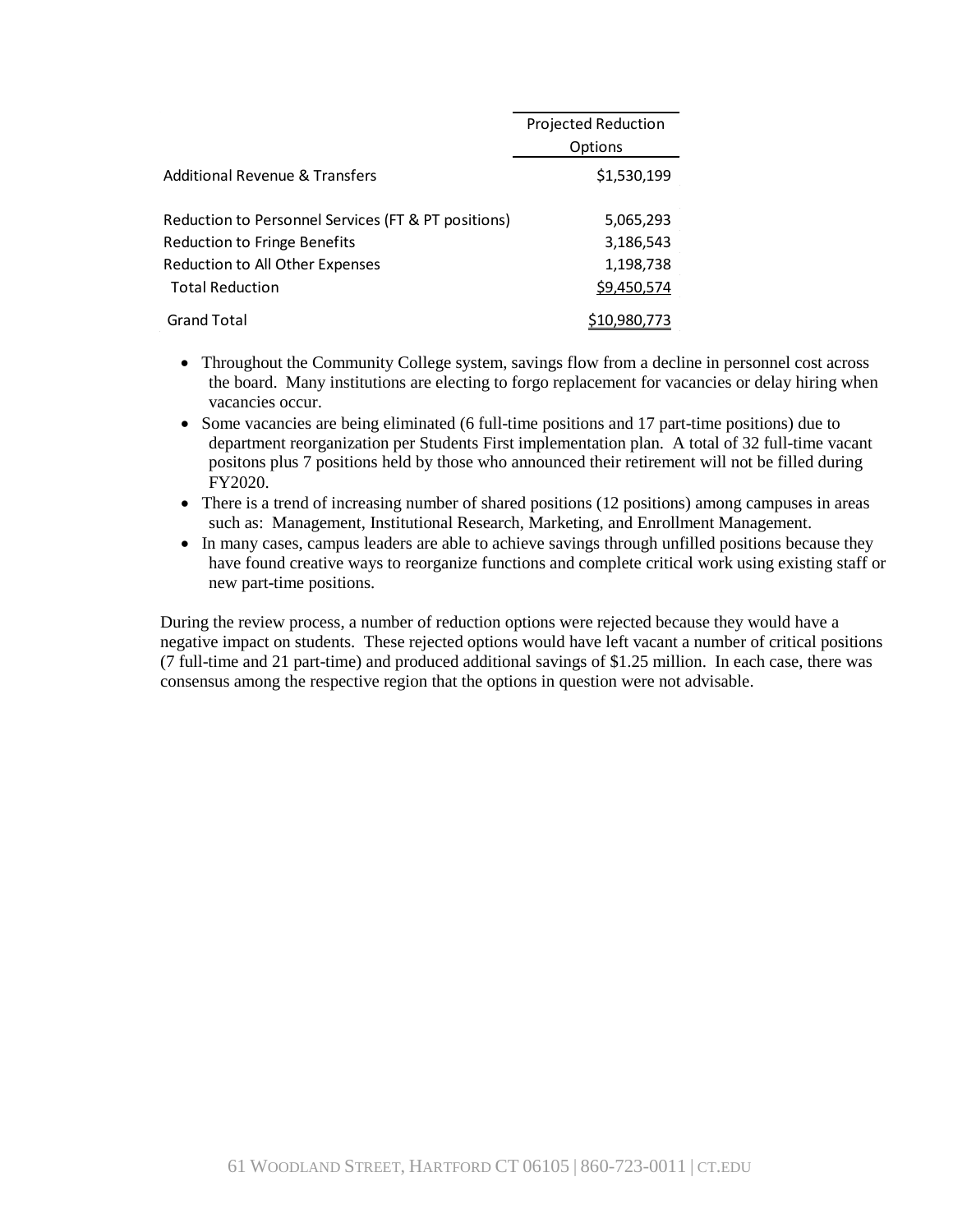|                                     | Accepted<br>Reduction<br><i>Options</i> |
|-------------------------------------|-----------------------------------------|
| <u>Community</u><br><b>Colleges</b> |                                         |
| Asnuntuck                           | $(\$309,831)$                           |
| Capital                             | (875, 111)                              |
| Gateway                             | (1,915,290)                             |
| Housatonic                          | (824, 528)                              |
| Manchester                          | (1,334,380)                             |
| Middlesex                           | (590, 345)                              |
| Naugatuck<br>Valley                 | (948, 110)                              |
| Northwestern                        | (207, 483)                              |
| Norwalk                             | (1,300,877)                             |
| Quinebaug<br>Valley                 | (396, 101)                              |
| <b>Three Rivers</b>                 | (913, 987)                              |
| Tunxis                              | (494, 499)                              |
| CCC SO                              | (870, 232)                              |
|                                     | (\$10,980,774)                          |

The total value of the accepted reduction options by college are shown below, including a proportionate reduction at system office:

See attachment for more detail.

## 6. **The contractual requirements for FY 22 and FY 23 raises, by bargaining unit (and for non-unionized personnel, any increases required in employee-specific contracts):**

All contract terms are subject to state bargaining and our contracts expire in Summer 2021 (FY22).

7. **The amount of any consulting fee paid to the National Center for Higher Education Management Systems (NCHEMS) to review the Students First submission to NEASC, at Dr. Brittingham's suggestion, sometime between April and June 2018. Also, does BOR plan to hire NCHEMS as a consultant for future Students First matters?**

In May 2018, CSCU initially hired NCHEMS to review NECHE's response to our substantive change proposal. The cost of that review and in person meeting totaled \$7,166. We are in discussions with them about how we can utilize their services moving forward as their national experience and expertise in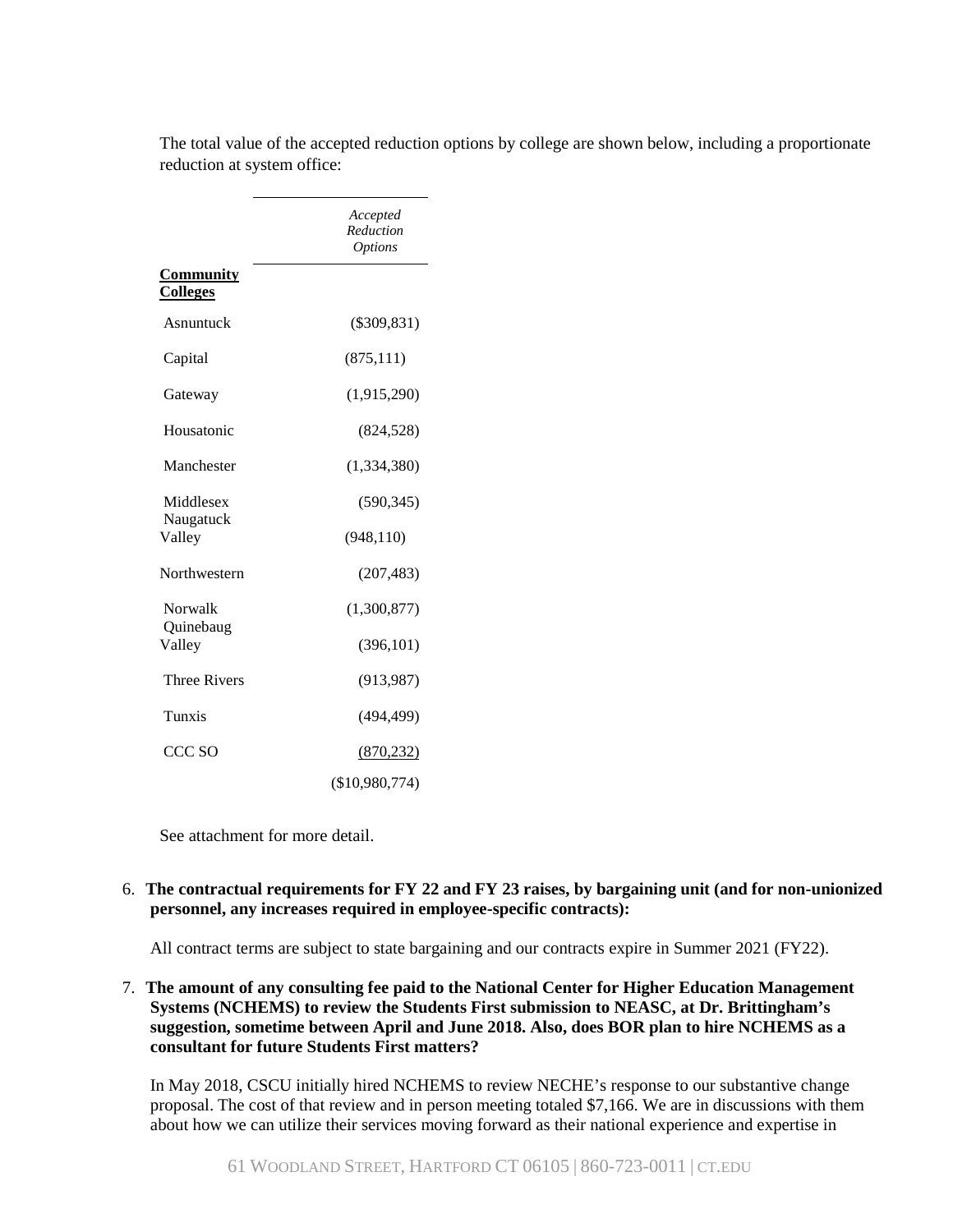working with the Commission and particularly the accreditation standards will be very valuable to our work.

#### **Consolidation of Curricula:**

**1. Provide a list of current members of the Students First Academic and Student Affairs Consolidation Committee (names, positions, and method of appointment).**

Please see the attachment. We have provided a list of current SF ASA members here, which is charged with the responsibility to work out the details associated with the one community college consolidation related to academic and student affairs on the twelve community colleges. Specifically, the committee provides guidance on the alignment of academic programs (shared and differentiated), assessment, policies, procedures, institutional data, websites, catalogs and other relevant issues to campus constituents. Additionally, there are two working groups, one on general education and one on shared governance. Related to curricula alignment, 52 teams of 400 faculty have been invited to work on program alignment. All of those names are also provided.

#### **Central Administration:**

**1. Provide HECC with a current organizational chart for community college governance (include names, titles, and start dates/projected start dates).**

Attached you will find an organizational chart that shows the relationship between campus, regional, and system leadership.

**2. Will the hiring of additional personnel be necessary to facilitate the consolidation? If so, what are the project positions and their costs?**

Additional people have been and will be hired to support consolidation particularly in the areas of guided pathways, curricula alignment, and technology. See the chart provided to question 1, that highlights the temporary hires under consolidation and their associated costs.

#### **Accreditation**:

#### **1. Provide each community college's current accreditation expiration date.**

Below we have provided each community college's current accreditation expiration date.

|        | <b>NECHE Accreditation Schedule</b>       | <b>Due Date</b> |
|--------|-------------------------------------------|-----------------|
| 1      | Quinebaug Valley Community College        | <b>FA21</b>     |
| 2      | <b>Tunxis Community College</b>           | <b>FA21</b>     |
| 3      | <b>Housatonic Community College</b>       | SP22            |
| 4      | <b>Manchester Community College</b>       | SP22            |
| 5      | Middlesex Community College               | <b>FA22</b>     |
| 6      | <b>Naugatuck Valley Community College</b> | <b>FA22</b>     |
| $\tau$ | Three Rivers Community College            | <b>FA22</b>     |
| 8      | Northwestern Community College            | SP23            |
| 9      | <b>Norwalk Community College</b>          | <b>FA24</b>     |
| 10     | <b>Asnuntuck Community College</b>        | SP26            |
| 11     | <b>Gateway Community College</b>          | SP26            |
| 12     | <b>Capital Community College</b>          | <b>FA26</b>     |